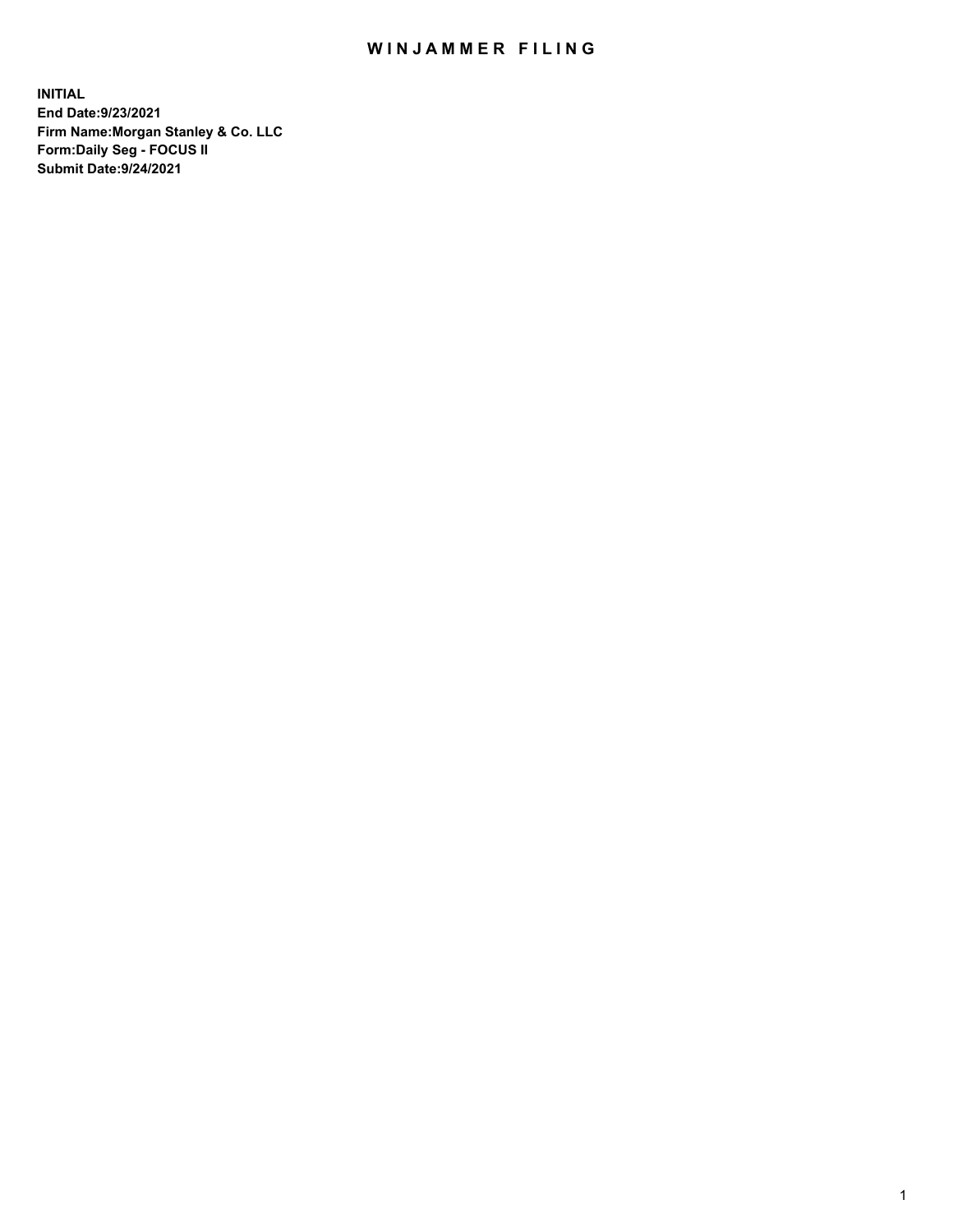**INITIAL End Date:9/23/2021 Firm Name:Morgan Stanley & Co. LLC Form:Daily Seg - FOCUS II Submit Date:9/24/2021 Daily Segregation - Cover Page**

| Name of Company                                                                                                                                                                                                                                                                                                                | Morgan Stanley & Co. LLC                                    |
|--------------------------------------------------------------------------------------------------------------------------------------------------------------------------------------------------------------------------------------------------------------------------------------------------------------------------------|-------------------------------------------------------------|
| <b>Contact Name</b>                                                                                                                                                                                                                                                                                                            | <b>Ikram Shah</b>                                           |
| <b>Contact Phone Number</b>                                                                                                                                                                                                                                                                                                    | 212-276-0963                                                |
| <b>Contact Email Address</b>                                                                                                                                                                                                                                                                                                   | lkram.shah@morganstanley.com                                |
| FCM's Customer Segregated Funds Residual Interest Target (choose one):<br>a. Minimum dollar amount: ; or<br>b. Minimum percentage of customer segregated funds required:% ; or<br>c. Dollar amount range between: and; or<br>d. Percentage range of customer segregated funds required between:% and%.                         | 235,000,000<br><u>0</u><br><u>00</u><br>0 <sub>0</sub>      |
| FCM's Customer Secured Amount Funds Residual Interest Target (choose one):<br>a. Minimum dollar amount: ; or<br>b. Minimum percentage of customer secured funds required:% ; or<br>c. Dollar amount range between: and; or<br>d. Percentage range of customer secured funds required between:% and%.                           | 140,000,000<br><u>0</u><br>0 <sub>0</sub><br>0 <sub>0</sub> |
| FCM's Cleared Swaps Customer Collateral Residual Interest Target (choose one):<br>a. Minimum dollar amount: ; or<br>b. Minimum percentage of cleared swaps customer collateral required:% ; or<br>c. Dollar amount range between: and; or<br>d. Percentage range of cleared swaps customer collateral required between:% and%. | 92,000,000<br><u>0</u><br><u>00</u><br>00                   |

Attach supporting documents CH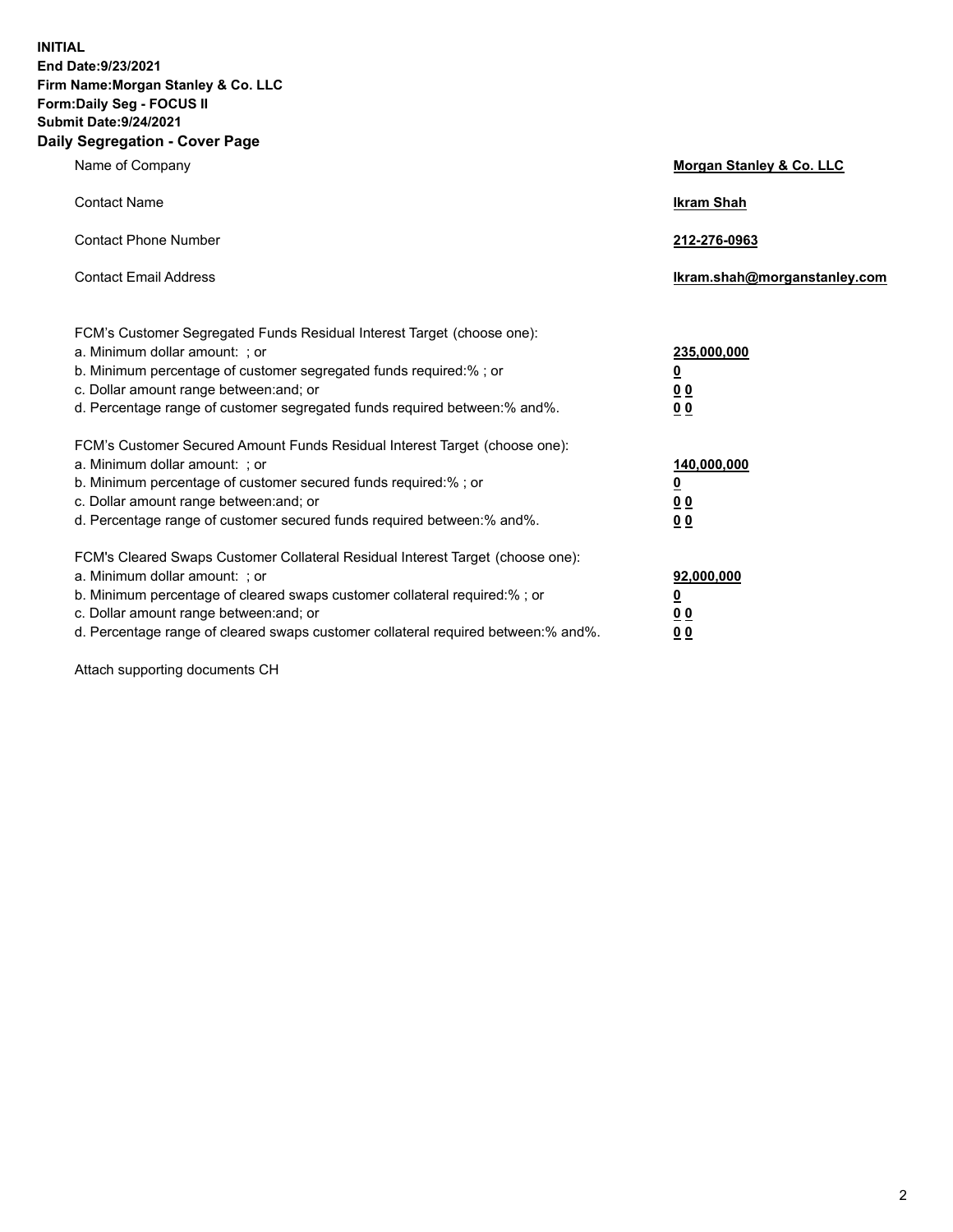## **INITIAL End Date:9/23/2021 Firm Name:Morgan Stanley & Co. LLC Form:Daily Seg - FOCUS II Submit Date:9/24/2021**

## **Daily Segregation - Secured Amounts**

Foreign Futures and Foreign Options Secured Amounts Amount required to be set aside pursuant to law, rule or regulation of a foreign government or a rule of a self-regulatory organization authorized thereunder 1. Net ledger balance - Foreign Futures and Foreign Option Trading - All Customers A. Cash **5,073,307,351** [7315] B. Securities (at market) **1,947,058,119** [7317] 2. Net unrealized profit (loss) in open futures contracts traded on a foreign board of trade **626,519,407** [7325] 3. Exchange traded options a. Market value of open option contracts purchased on a foreign board of trade **93,102,508** [7335] b. Market value of open contracts granted (sold) on a foreign board of trade **-48,928,963** [7337] 4. Net equity (deficit) (add lines 1. 2. and 3.) **7,691,058,422** [7345] 5. Account liquidating to a deficit and account with a debit balances - gross amount **60,462,475** [7351] Less: amount offset by customer owned securities **-58,553,898** [7352] **1,908,577** 6. Amount required to be set aside as the secured amount - Net Liquidating Equity Method (add lines 4 and 5) 7. Greater of amount required to be set aside pursuant to foreign jurisdiction (above) or line 6. FUNDS DEPOSITED IN SEPARATE REGULATION 30.7 ACCOUNTS 1. Cash in banks A. Banks located in the United States **324,979,808** [7500] B. Other banks qualified under Regulation 30.7 **629,071,831** [7520] **954,051,639** 2. Securities A. In safekeeping with banks located in the United States **507,243,578** [7540] B. In safekeeping with other banks qualified under Regulation 30.7 **62,940,510** [7560] **570,184,088** 3. Equities with registered futures commission merchants A. Cash **13,101,097** [7580] B. Securities **0** [7590]

- C. Unrealized gain (loss) on open futures contracts **-86,570** [7600]
- D. Value of long option contracts **0** [7610]
- E. Value of short option contracts **0** [7615] **13,014,527** [7620]
- 4. Amounts held by clearing organizations of foreign boards of trade
	-
	- B. Securities **0** [7650]
	- C. Amount due to (from) clearing organization daily variation **0** [7660]
	- D. Value of long option contracts **0** [7670]
	- E. Value of short option contracts **0** [7675] **0** [7680]
- 5. Amounts held by members of foreign boards of trade
	-
	-
	- C. Unrealized gain (loss) on open futures contracts **626,605,976** [7720]
	- D. Value of long option contracts **93,102,508** [7730]
	-
- 6. Amounts with other depositories designated by a foreign board of trade **0** [7760]
- 7. Segregated funds on hand **0** [7765]
- 8. Total funds in separate section 30.7 accounts **7,934,171,180** [7770]
- 9. Excess (deficiency) Set Aside for Secured Amount (subtract line 7 Secured Statement Page 1 from Line 8)
- 10. Management Target Amount for Excess funds in separate section 30.7 accounts **140,000,000** [7780]
- 11. Excess (deficiency) funds in separate 30.7 accounts over (under) Management Target **101,204,181** [7785]

**0** [7305]

[7354] **7,692,966,999** [7355]

**7,692,966,999** [7360]

[7530]

[7570]

A. Cash **0** [7640]

 A. Cash **4,349,267,374** [7700] B. Securities **1,376,874,031** [7710] E. Value of short option contracts **-48,928,963** [7735] **6,396,920,926** [7740] **241,204,181** [7380]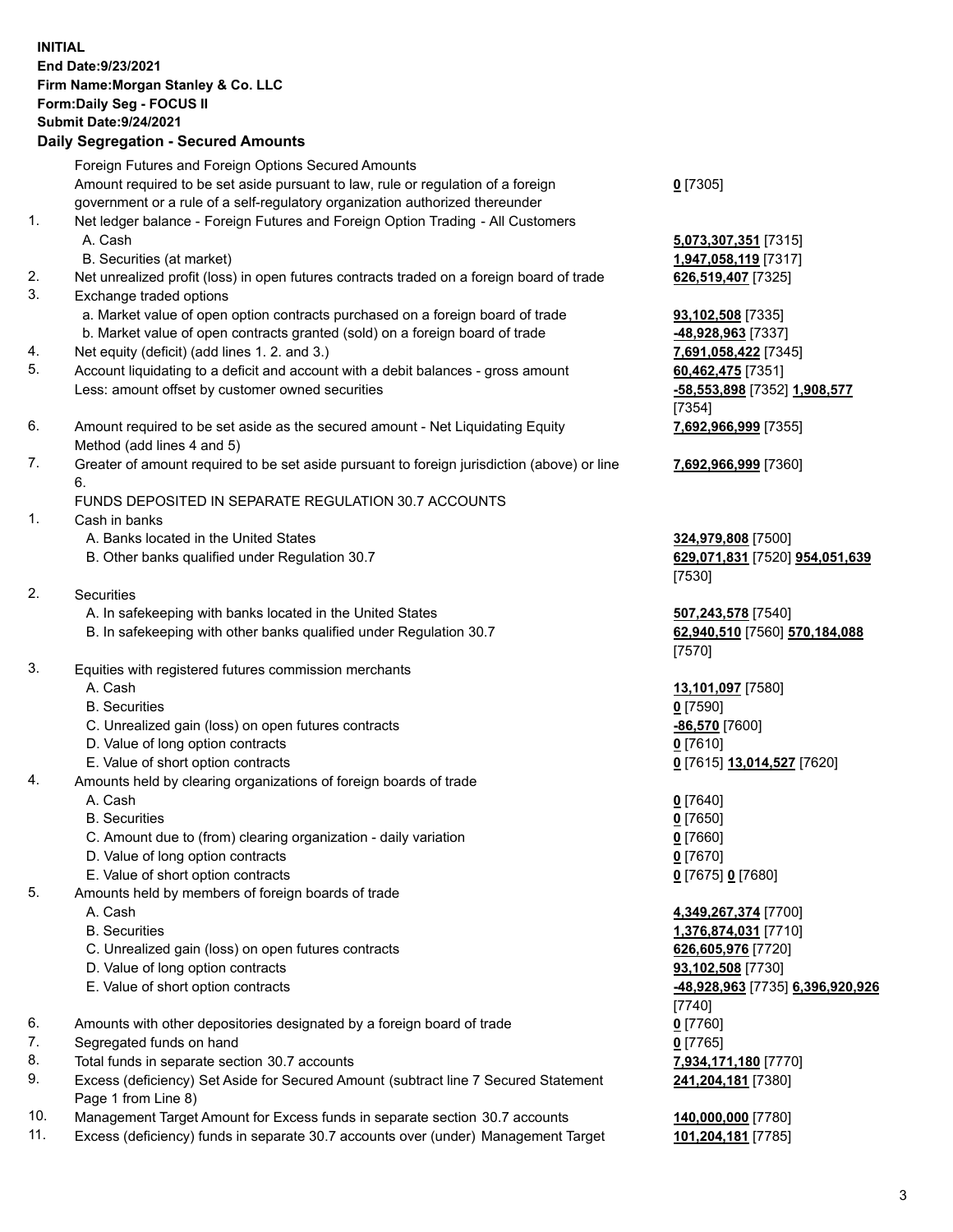**INITIAL End Date:9/23/2021 Firm Name:Morgan Stanley & Co. LLC Form:Daily Seg - FOCUS II Submit Date:9/24/2021 Daily Segregation - Segregation Statement** SEGREGATION REQUIREMENTS(Section 4d(2) of the CEAct) 1. Net ledger balance A. Cash **18,193,554,635** [7010] B. Securities (at market) **7,602,089,520** [7020] 2. Net unrealized profit (loss) in open futures contracts traded on a contract market **-286,267,122** [7030] 3. Exchange traded options A. Add market value of open option contracts purchased on a contract market **1,571,964,685** [7032] B. Deduct market value of open option contracts granted (sold) on a contract market **-1,162,828,139** [7033] 4. Net equity (deficit) (add lines 1, 2 and 3) **25,918,513,579** [7040] 5. Accounts liquidating to a deficit and accounts with debit balances - gross amount **506,478,023** [7045] Less: amount offset by customer securities **-506,141,556** [7047] **336,467** [7050] 6. Amount required to be segregated (add lines 4 and 5) **25,918,850,046** [7060] FUNDS IN SEGREGATED ACCOUNTS 7. Deposited in segregated funds bank accounts A. Cash **2,760,609,108** [7070] B. Securities representing investments of customers' funds (at market) **0** [7080] C. Securities held for particular customers or option customers in lieu of cash (at market) **2,917,437,236** [7090] 8. Margins on deposit with derivatives clearing organizations of contract markets A. Cash **15,599,729,838** [7100] B. Securities representing investments of customers' funds (at market) **0** [7110] C. Securities held for particular customers or option customers in lieu of cash (at market) **4,537,546,043** [7120] 9. Net settlement from (to) derivatives clearing organizations of contract markets **-74,533,721** [7130] 10. Exchange traded options A. Value of open long option contracts **1,571,964,685** [7132] B. Value of open short option contracts **-1,162,828,139** [7133] 11. Net equities with other FCMs A. Net liquidating equity **8,386,002** [7140] B. Securities representing investments of customers' funds (at market) **0** [7160] C. Securities held for particular customers or option customers in lieu of cash (at market) **0** [7170] 12. Segregated funds on hand **147,106,241** [7150] 13. Total amount in segregation (add lines 7 through 12) **26,305,417,293** [7180] 14. Excess (deficiency) funds in segregation (subtract line 6 from line 13) **386,567,247** [7190] 15. Management Target Amount for Excess funds in segregation **235,000,000** [7194] **151,567,247** [7198]

16. Excess (deficiency) funds in segregation over (under) Management Target Amount Excess